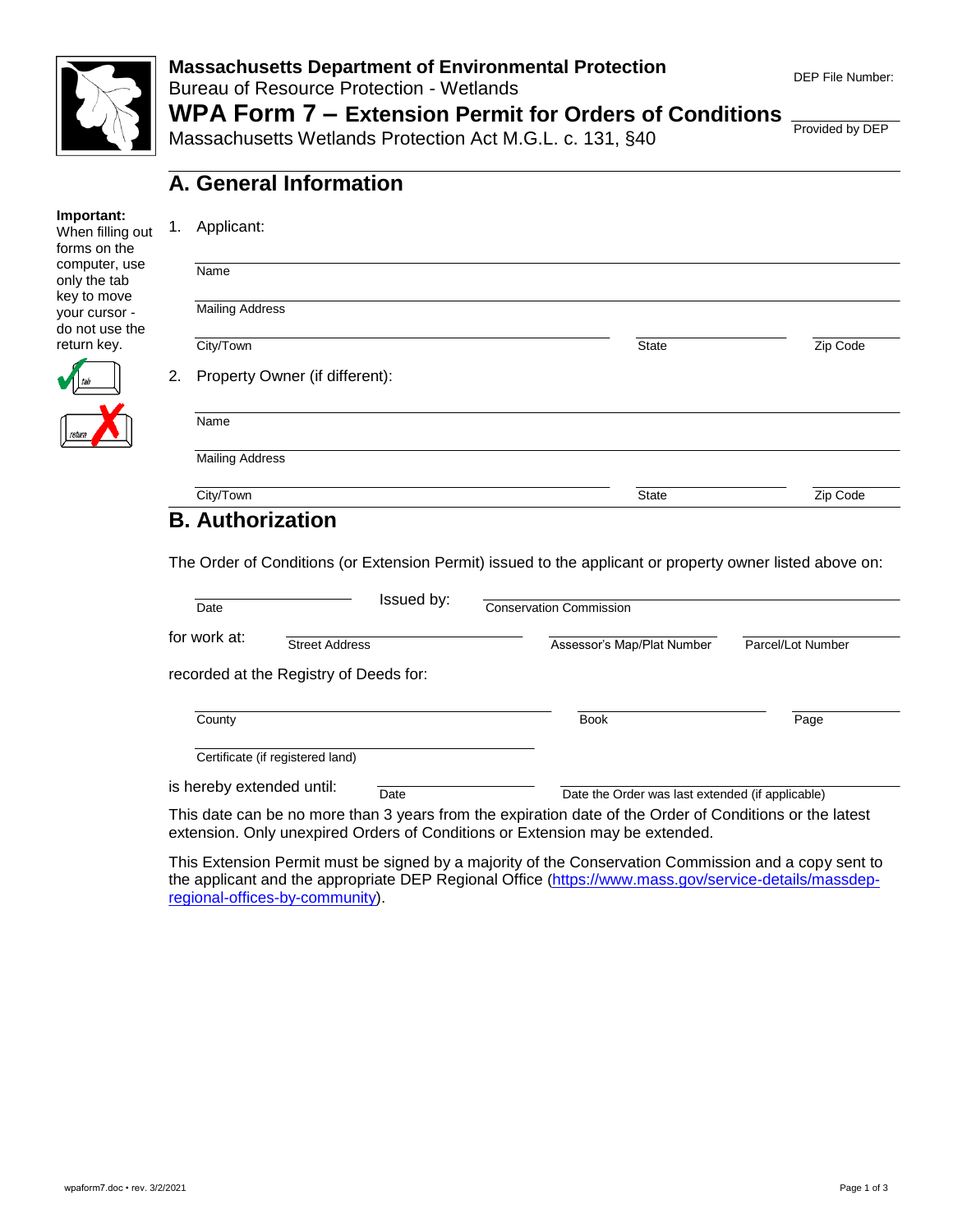

Massachusetts Wetlands Protection Act M.G.L. c. 131, §40

Provided by DEP

### **B. Authorization (cont.)**

Issue Date (mm/dd/yyyy)

Signatures:

| Signature | <b>Printed Name</b> |
|-----------|---------------------|
| Signature | <b>Printed Name</b> |
| Signature | <b>Printed Name</b> |
| Signature | <b>Printed Name</b> |
| Signature | <b>Printed Name</b> |
| Signature | <b>Printed Name</b> |
| Signature | <b>Printed Name</b> |
| Signature | <b>Printed Name</b> |